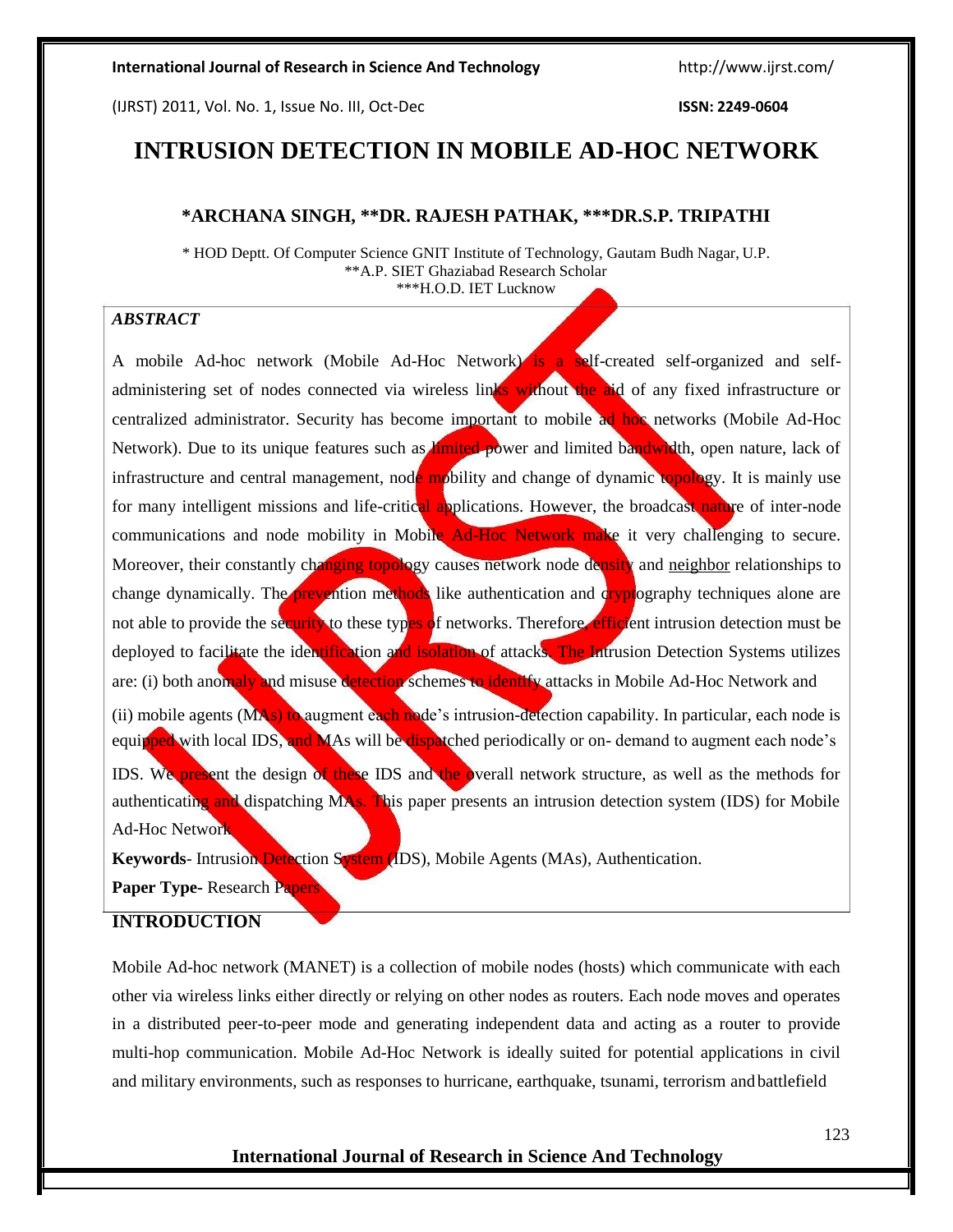#### (IJRST) 2011, Vol. No. 1, Issue No. III, Oct-Dec **ISSN: 2249-0604**

conditions. Therefore security is its important aspect in such mission critical applications. The operation of Mobile Ad-Hoc Network does not depend on pre existing infrastructure or base stations. Network nodes in Mobile Ad-Hoc Network are free to move randomly. All network activities such as discovering the topology and delivering data packets have to be executed by the nodes themselves either individually or collectively. The Structure may vary from small, static to a large mobile network. There are two types of Mobile Ad-Hoc Network- closed and open. In a closed Mobile Ad-Hoc Network all mobile nodes cooperate with each other towards a common goal. In an open Mobile Ad-Hoc Network different mobile nodes with different goals share their resources in order to ensure global connectivity. The overall goal of the security solutions for Mobile Ad-Hoc Network is to provide security services including authentication, confidentiality, integrity, anonymity and availability to the mobile users. In order to achieve this goal for the security solution should provide complete protection spanning of the entire protocol stack. We can categories Mobile Ad-Hoc Network security in 5 layers, such as *Application layer, Transport layer, Network layer, Link layer, and Physical layer.* However, we only focus on the network layer, which is related to security issues to protect the ad-hoc routing and forwarding protocols. From the security design perspective the Mobile Ad-Hoc Network have no clear line of defense unlikely wired networks that have dedicated **routers each** mobile node in an ad hoc network may function as a router and forward packets for other peer nodes and wireless channel is accessible to both legitimate network users and malicious attackers. As a result, the boundary that separates the inside network from the outside world becomes blurred. On the other hand, the existing ad hoc routing protocols such as (AODV, DSR) and wireless MAC protocols, such as 802.11, typically assume a trusted and cooperative environment. As a result, a malicious attacker can readily become a router and disrupt network operations by intentionally disobeying the protocol specifications. In this paper we explain various techniques of IDS.

# **Present Scenario**

A. Kathirvel et al. [4] describe the umpiring System for securing the mobile ad- hoc networks from malicious nodes attacks. We consider following systems-

#### **1. Single Umpiring System**

In the single umpiring system an additional node is appointed as designated umpires The role of the designated umpires is overhearing both routing message and packet forwarding message in the promiscuous mode. When a designated umpire node is found to be misbehaving – say dropping forwarded packets or changing hop count and sequence number, the corresponding umpire immediately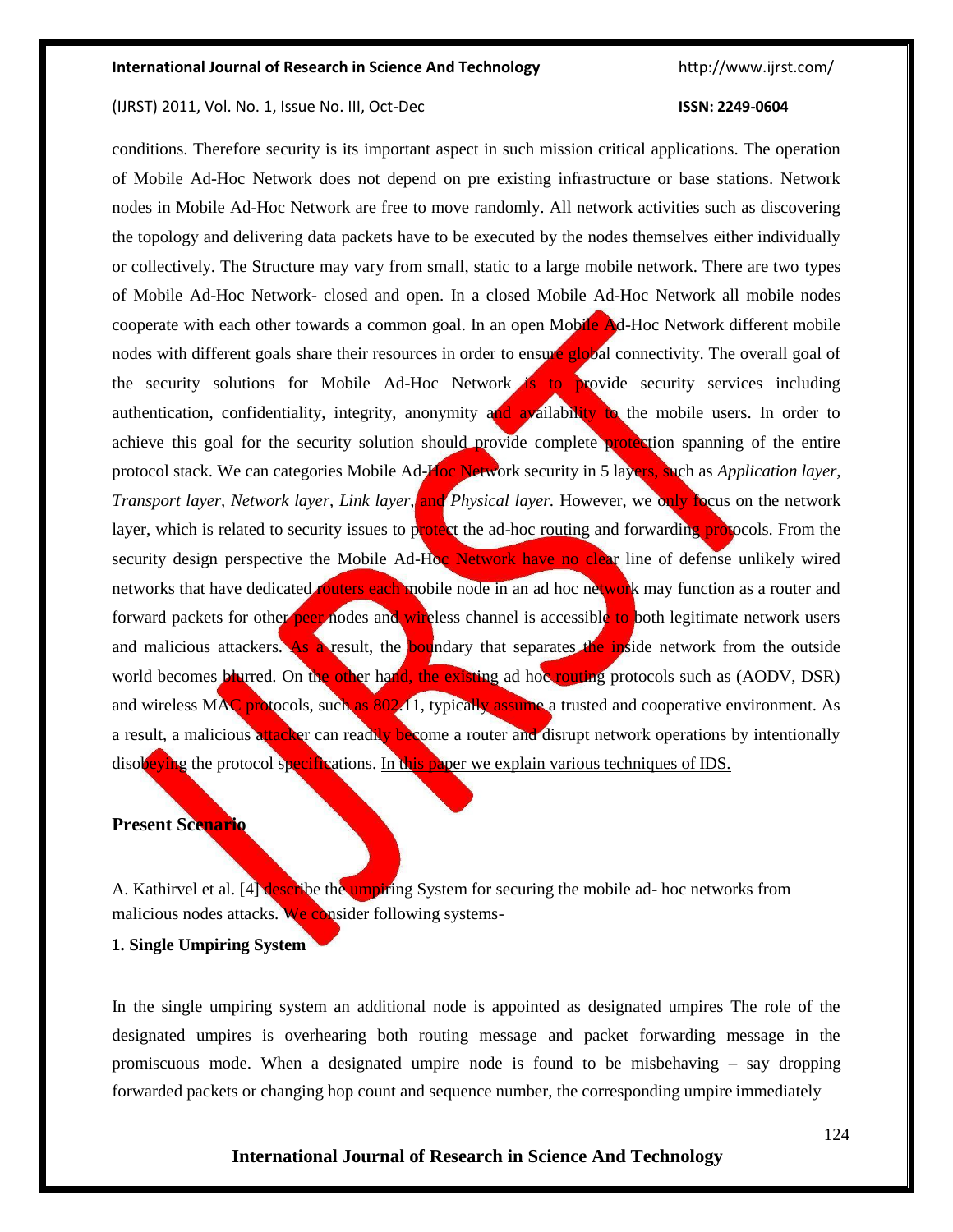(IJRST) 2011, Vol. No. 1, Issue No. III, Oct-Dec **ISSN: 2249-0604**

sends a M-ERROR message to the source and the status bit of guilty node is set to "1" – red flag using M-Flag message.

# **2. Double Umpiring System**

In double umpiring system there are two umpires which monitor the behavior of an intermediate node. The role of the double umpiring system, the designated umpires is overhearing both routing message and packet forwarding message in the promiscuous mode. transmission, the designated umpire immediately sends a M-ERROR message to the source and the status bit of culprit node is set to " $1"$  – red flag using M-Flag message.

# **3. Triple Umpiring System**

In Triple umpiring system, three umpires are **used to identify** and convict the guilty node. Three umpires in TUS are a node (next/previous immediate  $\frac{1}{2}$  node) and two additional nodes is appointed as designated umpires.

It is assumed that the source and destination node are not malicious. Therefore an umpiring system for security for mobile ad hoc network has been proposed- Throughput with single umpire system is greater than DUS and TUS. From throughput and energy point of view SUS has got the benefit. But DUS and TUS we can use the umpire to def the umpire role and take over alternative route if the route fails. We envisage that our system can profitably be used in civilian situations where invariably nodes are lean and energy starved. And acoording to S. Madhavi and T.H. Kim [8] developed an Mobile Intrusion Detection Systems for multi-hop ad-hoc wireless network that is monitor node whose job to detect misbehaving node and packet dropping and packet delaying attack and also According to Marti et al. [11] introduced two extensions to the Dynamic Source Routing Protocol (DSR) to mitigate the effect of routing misbehaviors i.e watchdog and pathrater. The watchdog identifies misbehaving nodes while the pathrater avoids routing packets through these nodes. When a node forwards packets the node's watchdog verifies that the next node in the path and also forwards the packet. The watchdog does this by listening promiscuously to the next hop transmissions. If the next node doesn't forward the packet then it is misbehaving. The watchdog detects the misbehavior and sends a message to the source and notifying it of the misbehaving node. According to S. Sen [12] proposed a "grammatical evolution approach to intrusion detection on mobile ad -hoc networks". They use artificial intelligence based learning technique to explore design space and grammatical evolution technique inspired by natural evolution to detect known attacks on Mobile Ad-Hoc Network such as DOS and route disruption attacks. Intrusion detection programs are evolved for each attack and distributed to each node on the network.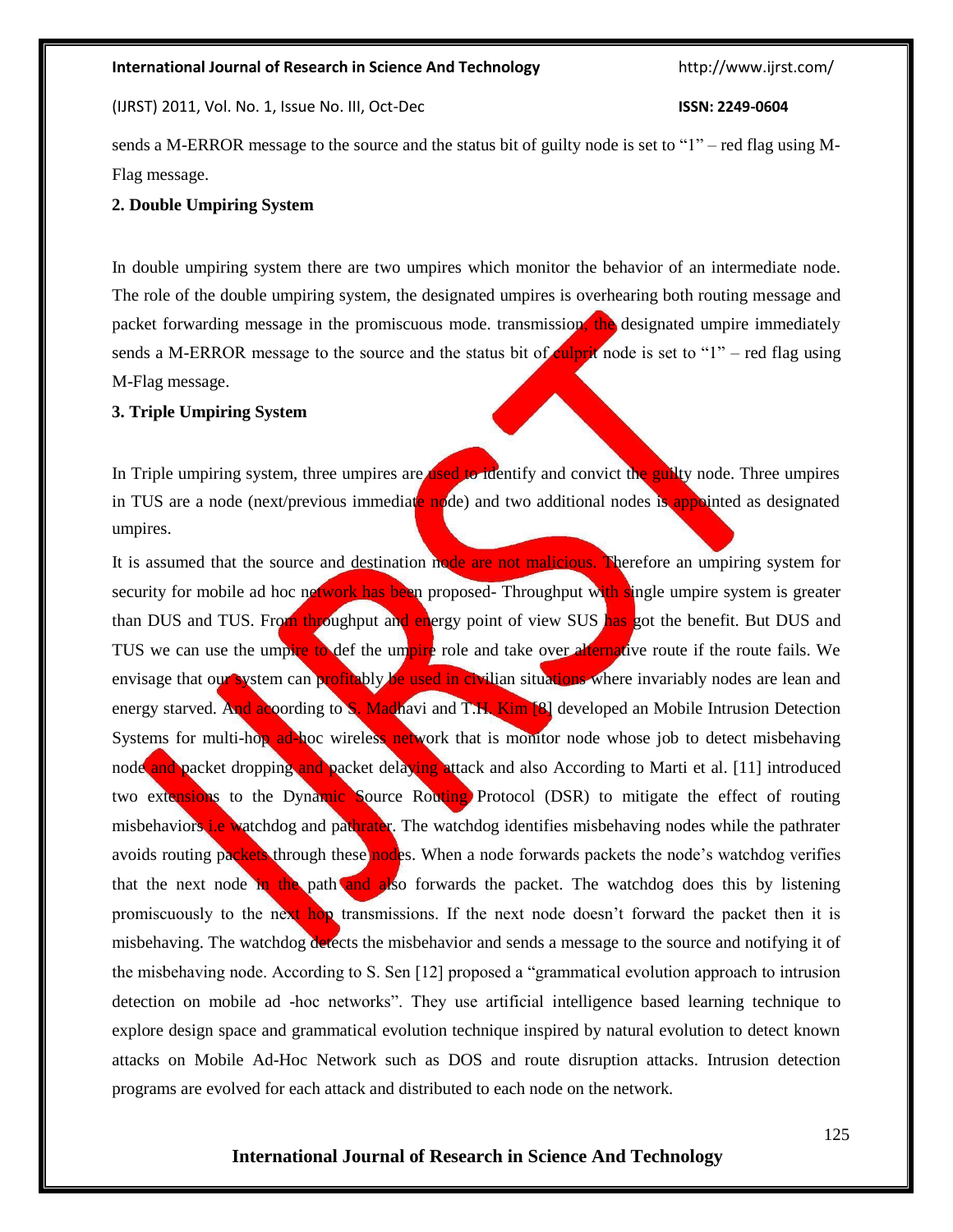(IJRST) 2011, Vol. No. 1, Issue No. III, Oct-Dec **ISSN: 2249-0604**

### **Challenges**

A number of constraints and technical difficulties faced by researchers which are described in previous section. These general problem must be consider for further research in this area to propose new technologies for intrusion detection in mobile ad-hoc networks and some of these are-

- i. Unlike wired network, the mobile ad-hoc network does not need any infrastructure so it is very difficult to perform any kind of centralized management and control.
- ii. Large numbers of sensors are deployed to monitor the network activities in coordinated intrusion detection techniques. And finding optimal position of the sensors requires tactical processing and collecting data from them consumes a lot of network bandwidth.
- iii. The resource constraint constitutes another challenge to mobile ad-hoc network. The wireless channel is bandwidth-constrained and shared among multiple networking entities. At the same point computational capabilities of mobile devices are also limited and these devices are powered by batteries with its inherent limitation.
- iv. IDS accuracy itself is a critical issue. In Mobile Ad-Hoc Network, the IDS monitor the activities and analyze and **compare them** against the security rules and accordingly generate the alarm. Because of the dynamic nature of network, most IDS suffer from the false positive and false negative alarm.
- v. In the Mobile Ad-Hoc Network, the IDS is so distributed and the node itself is not trusted so IDS does not guarantees to work efficiently and should be should be some trust model a knowledgeable attacker can able to bypass the security rules of IDS so protection of IDS against attacks is required.

# **Proposed Solutions and Suggestions**

To prevent an attacker from spoofing or inserting false data, we sign every MA, the periodic and detection reports, and the anomaly reports from nodes with the MA server's or the nodes' private keys to achieve authenticity and integrity. We also encrypt the MAs with the network-wide symmetric key. The MAs also carry an encrypted function for digital signature to ensure the authenticity of the periodic and detection reports. The node compromised by an attacker can be detected by the local IDS, and the response agent in the IDS will handle the intrusion. If the local IDS is compromised, then the periodically-sent verification MAs will be able to detect the faulty IDS agents, and the MA server will dispatch analysis MAs for diagnosis and response. Malicious nodes can cause service disruption and Denial of- Service (DoS) attacks. There is not an easy way to prevent such nodes from launching attacks, but they can be detected and then removed from the network. We rely on the local IDS at each node to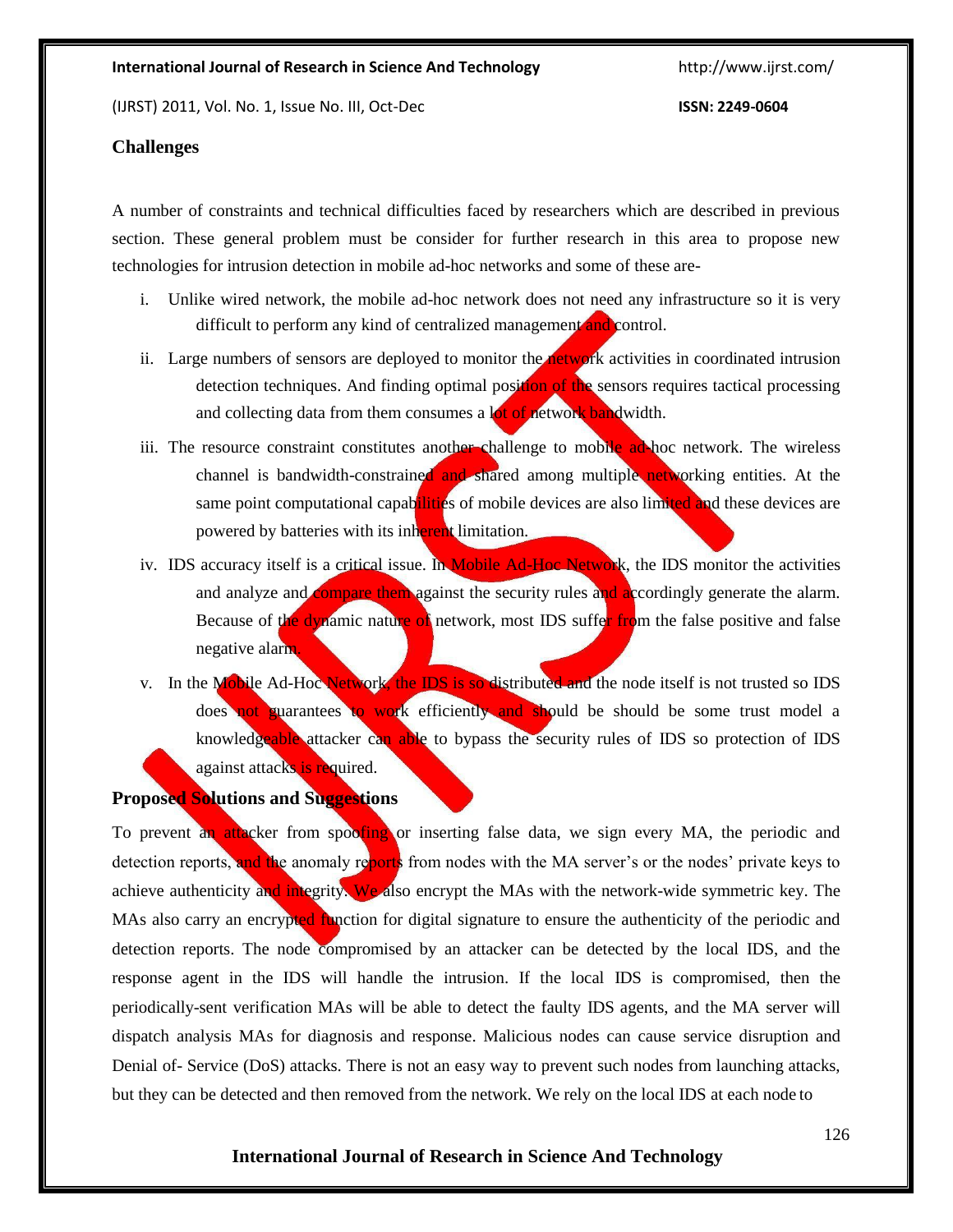#### (IJRST) 2011, Vol. No. 1, Issue No. III, Oct-Dec **ISSN: 2249-0604**

detect the nodes' malicious behaviors. Since we let a local IDS monitor and detect known intrusions and anomalies on each node, and let MAs aid the detection, once a node identifies a malicious or anomaly behavior, its IDS response agent can evict the compromised node from the network and the neighbor nodes will ignore any messages from the compromised node. Another potential attack is for a node to launch DoS attacks to the MA server, requesting MAs from or sending reports to the MA server. This kind of DoS attacks targeting the MA server can be handled by having the MA server keep path histories of the messages sent to it in order to pinpoint the attacker and restrict the number of times a node can contact it within a certain time duration. Sybil attacks [8] are particularly harmful in Mobile Ad-Hoc Network where a Sybil node illegitimately fakes to have multiple identities in the network. Our MAbased IDS withstands such attacks since each node will need to have a private key and a matching certificate to authenticate its identity. Since each node will have a preloaded private key and certificate, no node can generate the private key and certificate, and pretend to be another node without compromising the node.

### **References**

[1] Kejun Liu, Jing Deng, Member, IEEE, Pramod K. Varshney, Fellow, IEEE, and Kashyap Balakrishnan, Member, IEEE, "An Acknowledgment-Based Approach for the Detection of Routing Misbehaviour in Mobile Ad-Hoc Network", IEEE Transactions on mobile computing, Vol. 6, NO. 5, May 2007.

[2] Dhanalakshmi, Dr.M.Rajaram," A Reliable and Secure Framework for Detection and Isolation of Malicious Nodes in MANET", ICSNS International Journal of Computer Science and Network Security, VOL.8 No.10, Oct,2008.

[3] Zan Kai Chong1, Moh Lim Sim1, Hong Tat Ewe2, and Su Wei Tan," Separation of Detection Authorities (SDA) Approach for Misbehavior Detection in Wireless Ad Hoc Network", PIERS ONLINE, VOL. 4, NO. 8, 2008.

[4] Ayyaswamy Kathirvel, Rengaramanujam Srinivasan, "A System of Umpires for Security of Wireless Mobile Ad Hoc Network", In *(International Arab Journal of e-Technology, Vol. 1, No. 4, June 2010)* Faculty of Computer Science and Engineering, B.S.Abdur Rahman University, India.